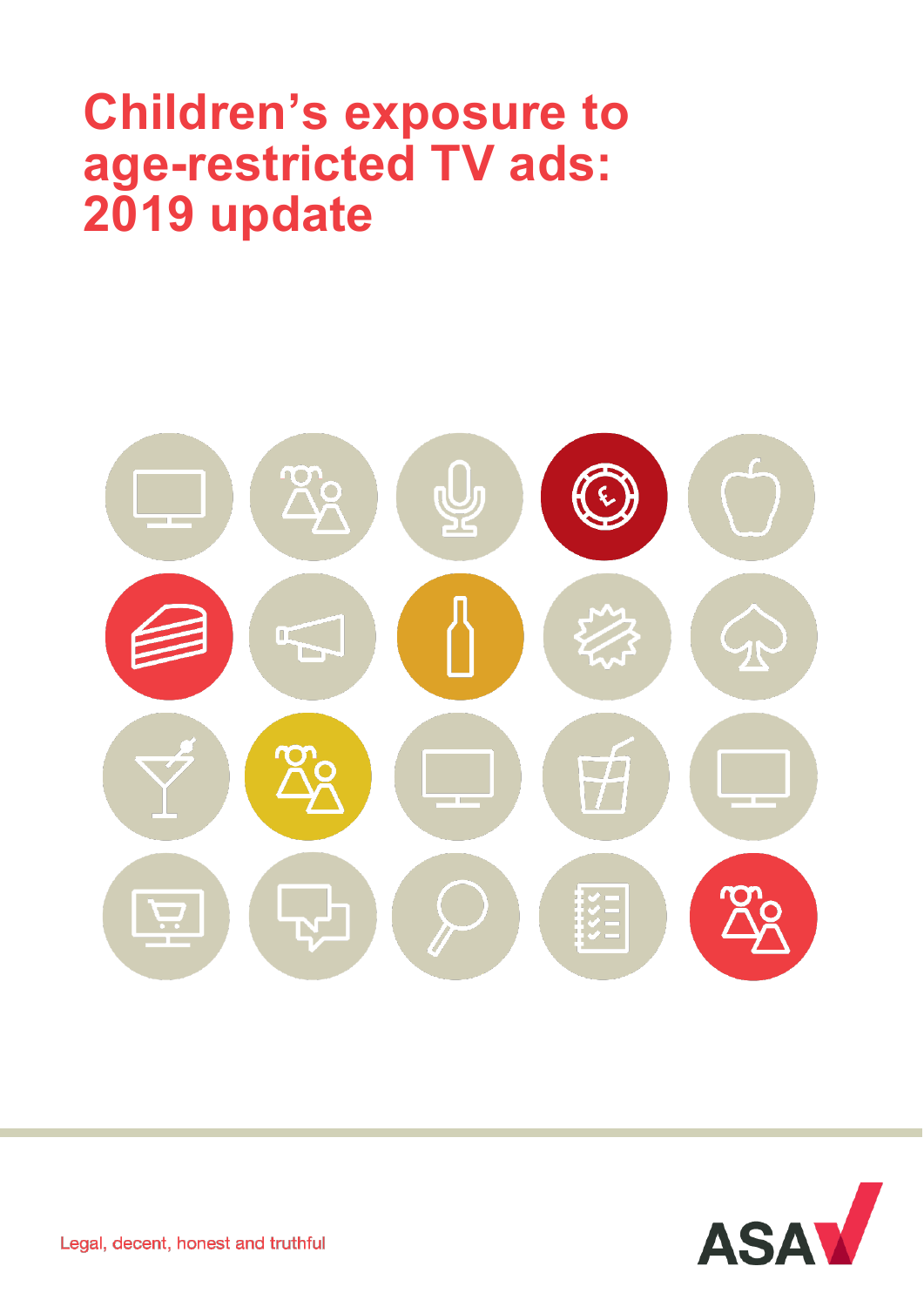# **Contents**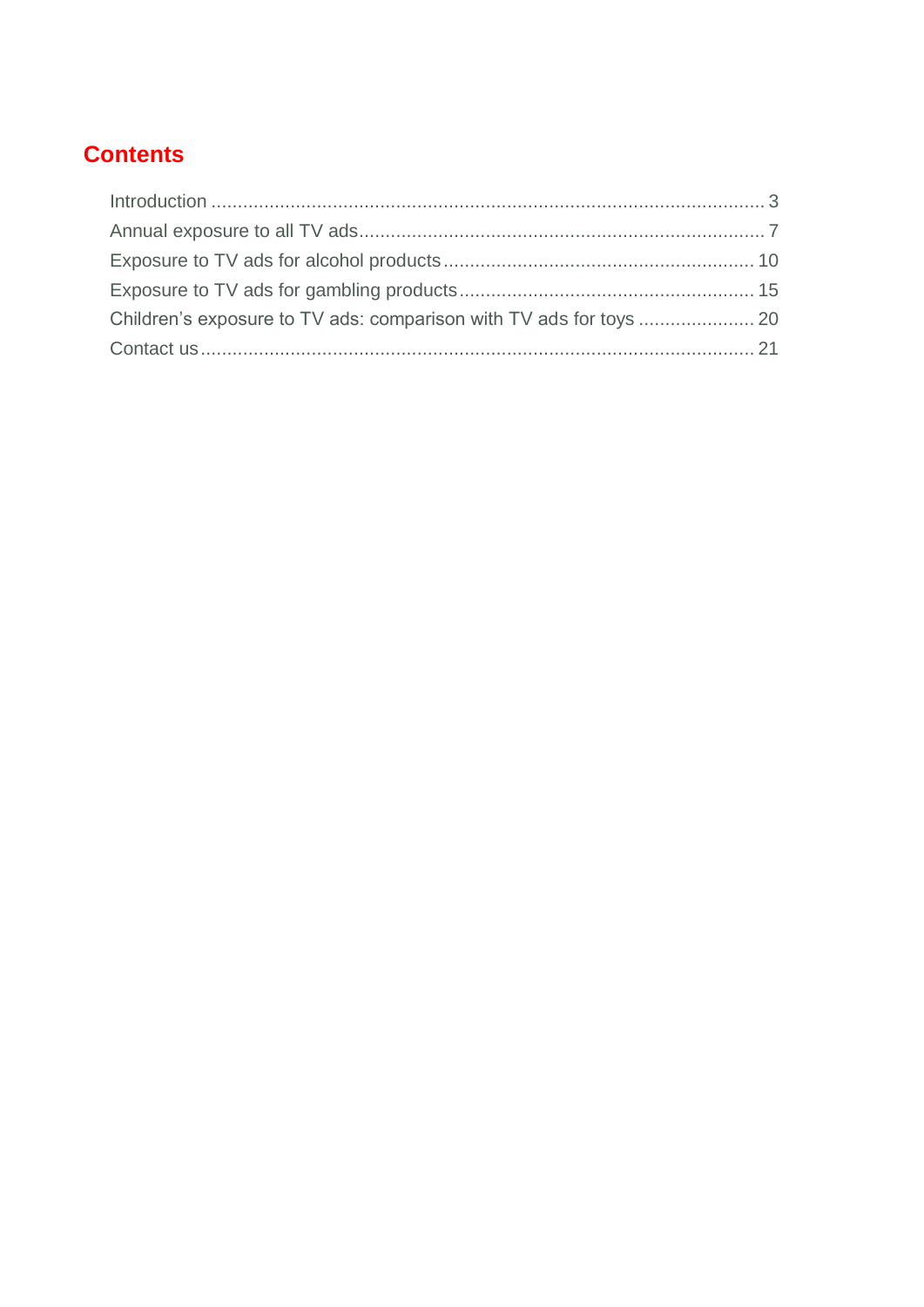# <span id="page-2-0"></span>**Introduction**

The Advertising Standards Authority (ASA) is the UK's independent advertising regulator. We have been administering The UK Code of Non-broadcast Advertising and Direct & Promotional Marketing (written and maintained by the Committee of Advertising Practice) for 58 years and the UK Code of Broadcast Advertising (written and maintained by the Broadcast Committee of Advertising Practice) for 16 years. We are responsible for ensuring that advertising is legal, decent, honest and truthful.

The Advertising Codes include rules to protect people who are vulnerable, including children (which the Codes define as those aged 15 and under) and young people (those aged 16 and 17). They include rules on the scheduling and placement of ads to ensure that under 18's exposure to advertisements for certain product categories, such as alcohol and gambling, is appropriately limited. The rules prohibit these ads from appearing in children's and young people's media and, where they appear in media targeting a predominantly adult audience, the content is restricted to ensure that they cannot appeal particularly to those under the age of 18.

This report provides an update on children's exposure to alcohol and gambling advertising on TV in 2019. Unlike the [first ASA exposure report](https://www.asa.org.uk/uploads/assets/uploaded/229cd7e6-f9e2-4cf0-85a0a463add0ee2d.pdf) and the [2018 update,](https://www.asa.org.uk/uploads/assets/43045cf6-5c23-46f4-bc00bf0788af1893/dc5f0d25-5022-4e0a-836568c8f757e2a8/ASA-Exposure-Report-2018-and-Appendix.pdf) this report will not include an analysis on children's exposure to TV advertising for foods and soft drinks high in fat, salt and sugar (HFSS). Exposure data analysis in this area has been put on hold in view of the Government's consultation on advertising restrictions for HFSS advertising on TV and the greater complexity involved in collecting exposure data for HFSS advertising. This also allows for a timely publication of the report that includes an update on the most recent figures for children's exposure to TV advertising for alcohol and gambling.

### **Some of the key findings are:**

- **Alcohol ads:** Between 2008 and 2019, children's exposure to alcohol advertising on TV has decreased by two thirds, from an average of 2.8 ads per week in 2008 to 0.9 ads per week in 2019. The average number of alcohol ads children saw on TV in 2019 was the lowest in the 12-year period covered, and remained at similar levels to those observed in the four previous years.
- **Gambling ads:** In 2019, children's exposure to gambling advertising on TV has returned to similar levels observed at the beginning of the analysis period. Children saw, on average, 2.2 and 2.7 gambling ads on TV per week in 2008 and 2009, respectively; in 2019, children saw a weekly average of 2.5 gambling ads on TV. Children's exposure to gambling advertising on TV has remained at similar levels during the last six years, notwithstanding that exposure levels rose slightly in 2018.
- All TV ads: Between 2008 and 2019, children's exposure to all TV ads nearly halved, falling by 47.2%, from 219.5 ads per week in 2008 to 115.9 ads per week in 2019. Children's exposure to all TV ads decreased from an average of 141.9 ads per week in 2018 to 115.9 ads per week in 2019. The downward trend has continued at a steady rate since the peak in children's exposure in 2013.
- The number of TV ads seen by children aged 4-15 years has continued to decline markedly since the peak in 2013, at an average of 229.3 ads per week, halving to an average of 115.9 ads per week in 2019.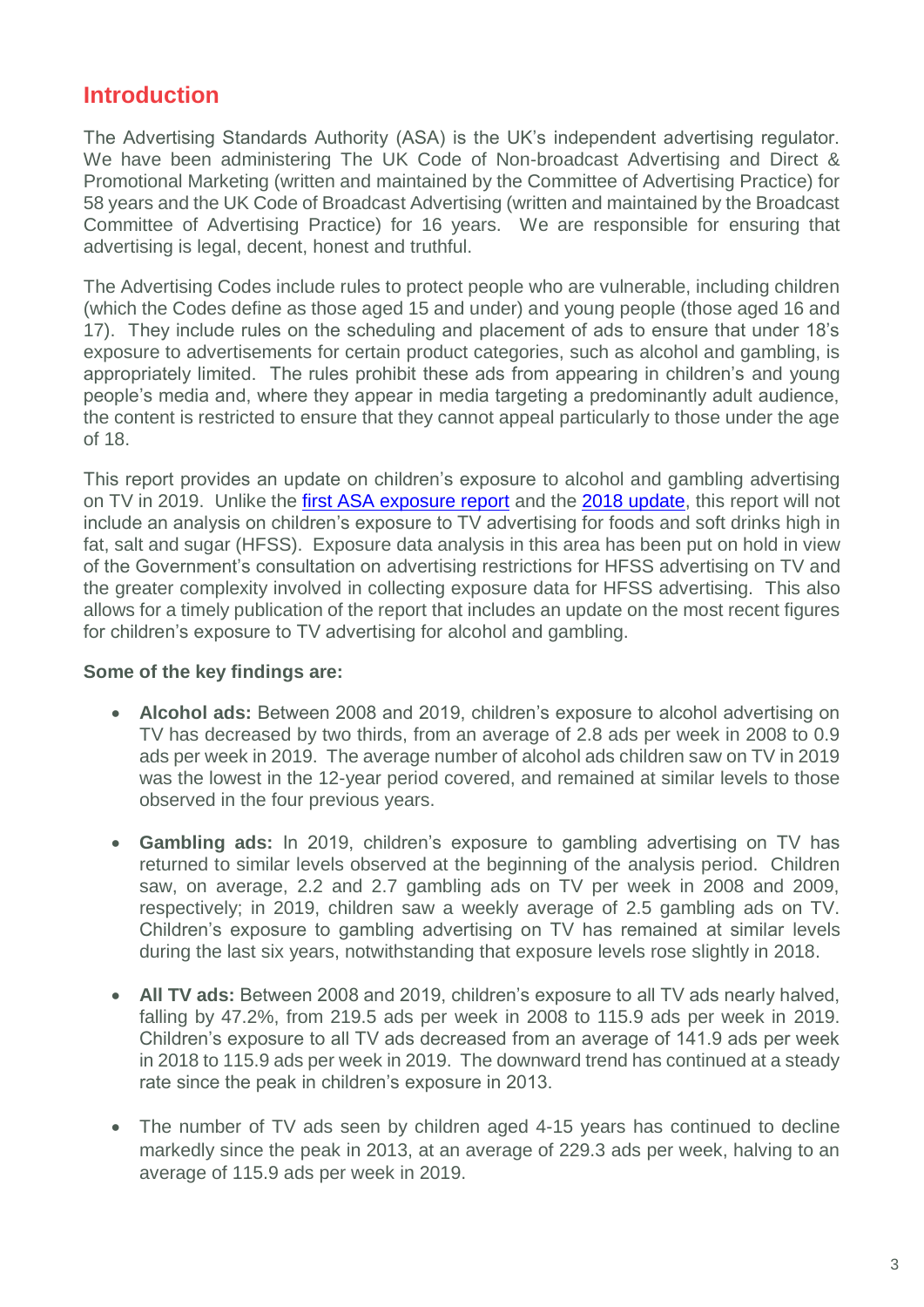- Over the same period, children's exposure to:
	- TV alcohol ads decreased by two thirds;
	- TV gambling ads decreased by just under half.
- This suggests that children's exposure to TV ads for alcohol is falling at a faster rate than their exposure to all TV ads. While the rate of decline in children's exposure to gambling ads on TV is marginally lower than the rate of decrease in exposure to all TV ads, children's exposure to gambling ads has remained at a lower level since the 2013 peak.

The objective of the ASA's reporting in this area is to look at children's exposure, over a number of years, to TV ads for products that attract public policy considerations, including the products' potential impact on children and young people. In this 2019 update report, the analysis will focus on children's exposure to alcohol and gambling advertising on TV.

2008 represents the first full year in which the gambling advertising rules were implemented. The choice of this starting point has implications for the patterns of audience exposure that are identified in this report; it is important to interpret their significance within the context of the parameters selected. The data indicates, however, that children's exposure to TV ads for alcohol and gambling continues to trend downward or has remained stable in recent years.

### Scheduling rules: determining 'particular appeal' of programmes

Broadcasters are required to exclude age-restricted ads from being advertised in or adjacent to programmes commissioned for, principally directed at or likely to appeal particularly to audiences below the age of 18 or 16 (depending on the advertised product). It is usually straightforward for broadcasters to identify a programme commissioned for or principally directed at children by considering the intended audience of the programme at commissioning or acquisition stage. A clear example of this is programming included on a dedicated children's channel.

For most TV channels operating under an Ofcom licence, the likelihood of a programme appealing particularly to children is determined by a process of 'audience indexing', which involves the use of Broadcasters' Audience Research Board (BARB) data. Audience indexing helps to determine how likely a programme is to reach viewers in a particular age category, relative to the whole audience. The process allows these TV channels to identify a programme (or programme part in the case of long-form programming) that appeal disproportionately to children by reference to an age category index score for each programme, before it is broadcast. If an age group, for example 4-15s, has an audience index of 100, it means that that group is proportionally represented in the programme audience in relation to its share of the total TV audience. An index of 120 means it is over-represented by 20%, which BCAP considers to be a sufficiently significant share of the audience to indicate that the programme is likely to have particular appeal to that age group. Therefore, TV channels that have access to BARB data are required to exclude age-restricted ads that achieve an index of 120 or above for the relevant age group.

For TV channels that do not use BARB data or where the audience size is likely to be too small to produce reliable audience composition forecasts, BCAP invites broadcasters to adopt a cautionary approach and draw on other data that is reasonably available to them to them. This is further explained in BCAP [guidance on scheduling and audience indexing.](https://www.asa.org.uk/asset/5C17A200-71C9-4B65-811992DD91BD2CC4/)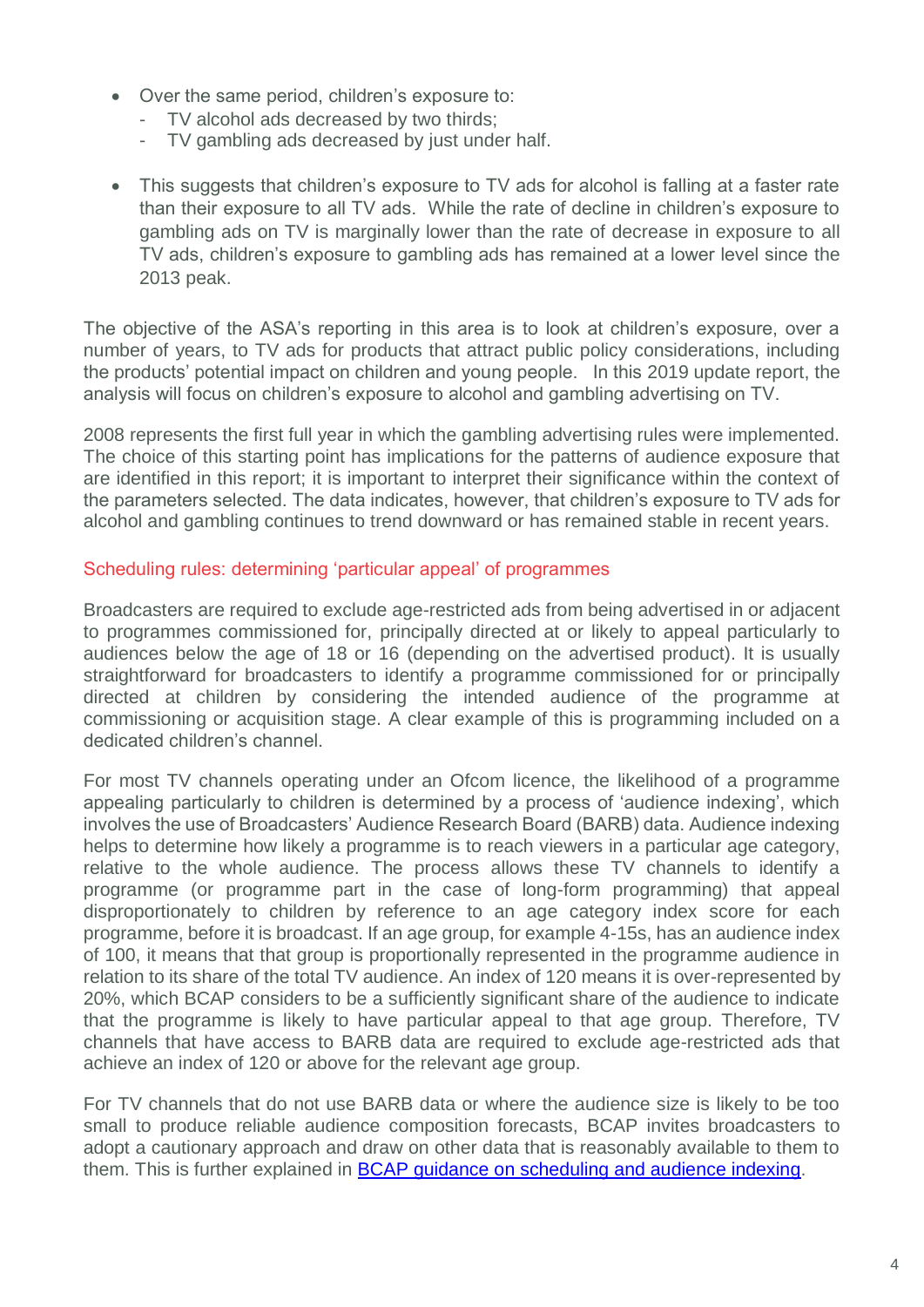#### References to 'children' and 'adults' in this report

The primary purpose of this report is to focus on children's exposure to TV ads for alcohol and gambling. Where this report refers to 'children' generally, this captures the BARB age category of 4-15, unless specified otherwise, for example where the analysis further examines the exposure levels for younger children aged between 4-9 and older children aged between 10-15. References to 'adults' in this report cover BARB age categories of 16 years old and above.

#### How BARB data is analysed and presented in this report

This report calculates exposure to TV ads for alcohol and gambling on an average weekly basis for each year from 2008 to 2019, giving a picture of trends over the last decade.

2008 was the first full year when all gambling services could legally be advertised on television. Before then, TV ads for sports betting and online casino were prohibited. Alcohol advertising has been subject to a scheduling restriction since the audience indexing approach was adopted by the Independent Television Commission (ITC), a forerunner of Ofcom, in the mid-1990s.

BARB data measures exposure in terms of 'impacts' for the audience as a whole and groups within it, for example by age category, region or socio-economic status. An impact is an instance of advertising in a chosen category (in this case, alcohol or gambling) being viewed by a member of a demographic group, for example children aged 4-15.

As the number of impacts reflects the number of views, 300 impacts could be one ad viewed 300 times, or 300 ads viewed once each, or any similar combination. The statistics for adults' and children's exposure in the sections that follow are the number of impacts divided by the number of adults or children in the UK at that point in time, averaged across the year, to calculate a weekly average per individual.

This is an important measure as it tells us, on average, how many times per week an average child is exposed to TV ads for the chosen category, for each year. For ease of comparability, we have used this metric as the basis for all the data analysis in this report.

We are mindful that concern about children's exposure to age-restricted advertising relates both to the ads they receive (and the discrete messages those ads include) and the amount of time those ads (and the messages they include) take up in the schedule: to be as transparent as possible in our account of children's exposure to these categories of advertising, we report on the number of impacts and the length of time over which exposure took place. Readers will note that, at various points in the individual product category sections of the report, these two measures may fluctuate at different rates – the number of messages may go down while the amount of time goes up, or vice versa. The variance is generally modest in scale. The average number of impacts (based on unweighted impacts) remains the principal metric used in this report; the values denoting the number of seconds (calculated based on duration weighted impacts) are indicative of the likely length of exposure and are provided for context only.

Other measures used in this report include:

• **Total ad impacts** – This measure indicates the number of times that all ads are viewed. The number of total ad impacts in this report relates to children aged between 4-15 years, unless otherwise specified, and is presented as a weekly average per year.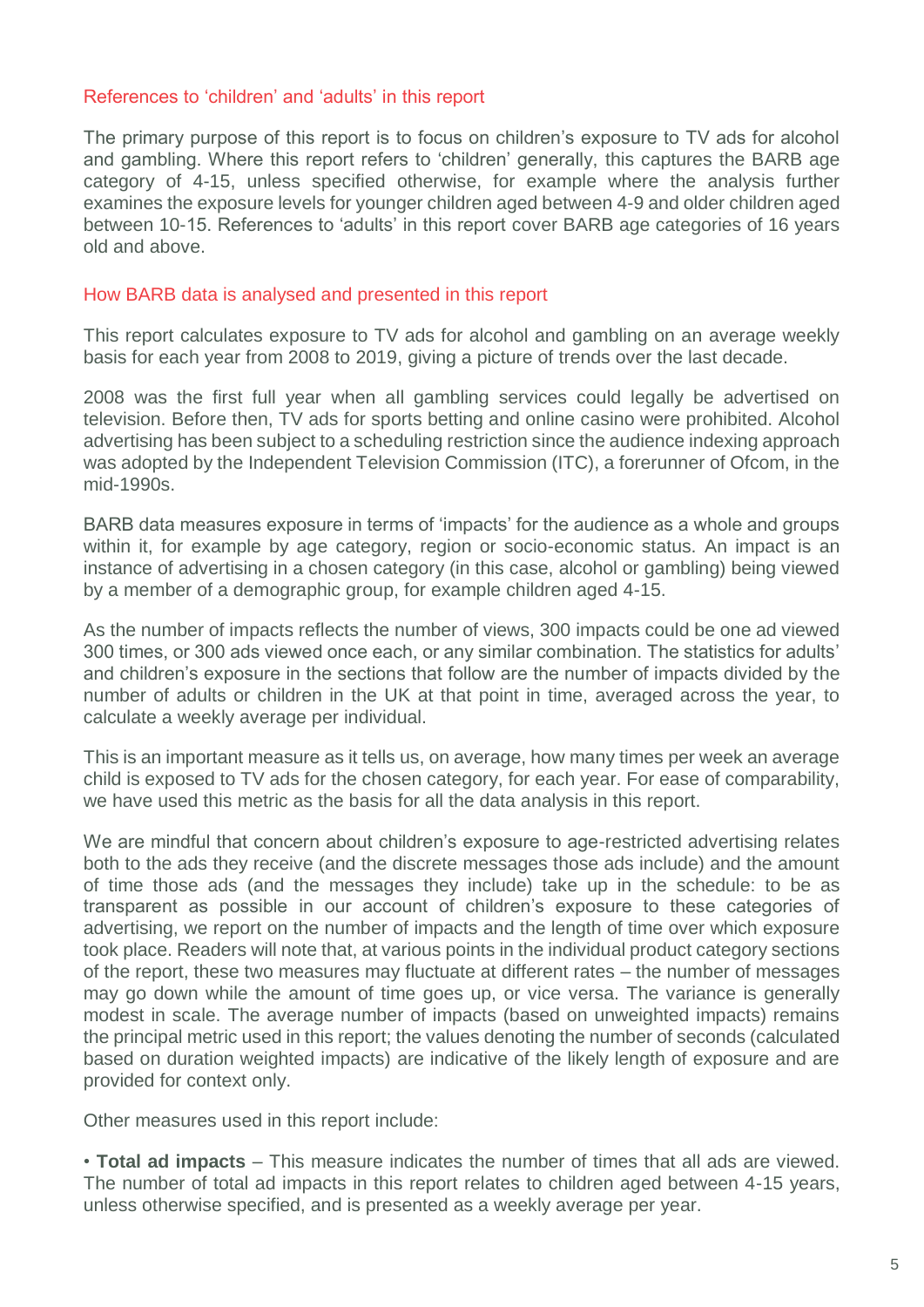• **Children's exposure as a percentage of adults' exposure** – The BCAP scheduling rules result in advertising being targeted away from children's channels or programming and other programming where they are proportionally over-represented in the audience. This measure provides an insight into the efficiency of restrictions intended to appropriately limit children's exposure to ads for certain product categories. For example, if children's exposure as a percentage of adults' exposure to an ad for a particular product is 25%, it means that children see around one of those ads for every four seen by adults.

• **Children's exposure as a percentage of exposure to all TV ads** – This measure shows how much of all the TV ads seen by children are made up of ads for alcohol or gambling, expressed as a percentage.

Exposure figures presented within this report have been rounded to one decimal place, unless set out otherwise. Any percentages set out related to increases and decreases in exposure levels, as well as total figures, in a given period are calculated based on unrounded impact figures for accuracy, and those percentages are then rounded to one decimal place when presented in the report. As such, readers may find a variance if calculating using the rounded figures within this report.

BARB data is continuously consolidated and finessed, and this may account for some minor discrepancies in some of the figures presented in this report and in previous reports.

When considering the data presented in this report, readers should also refer to important contextual information set out in **our first exposure report**, in particular the following:

- BCAP's policy objectives and delegated statutory duties (page 5)
- Q&A (page 35)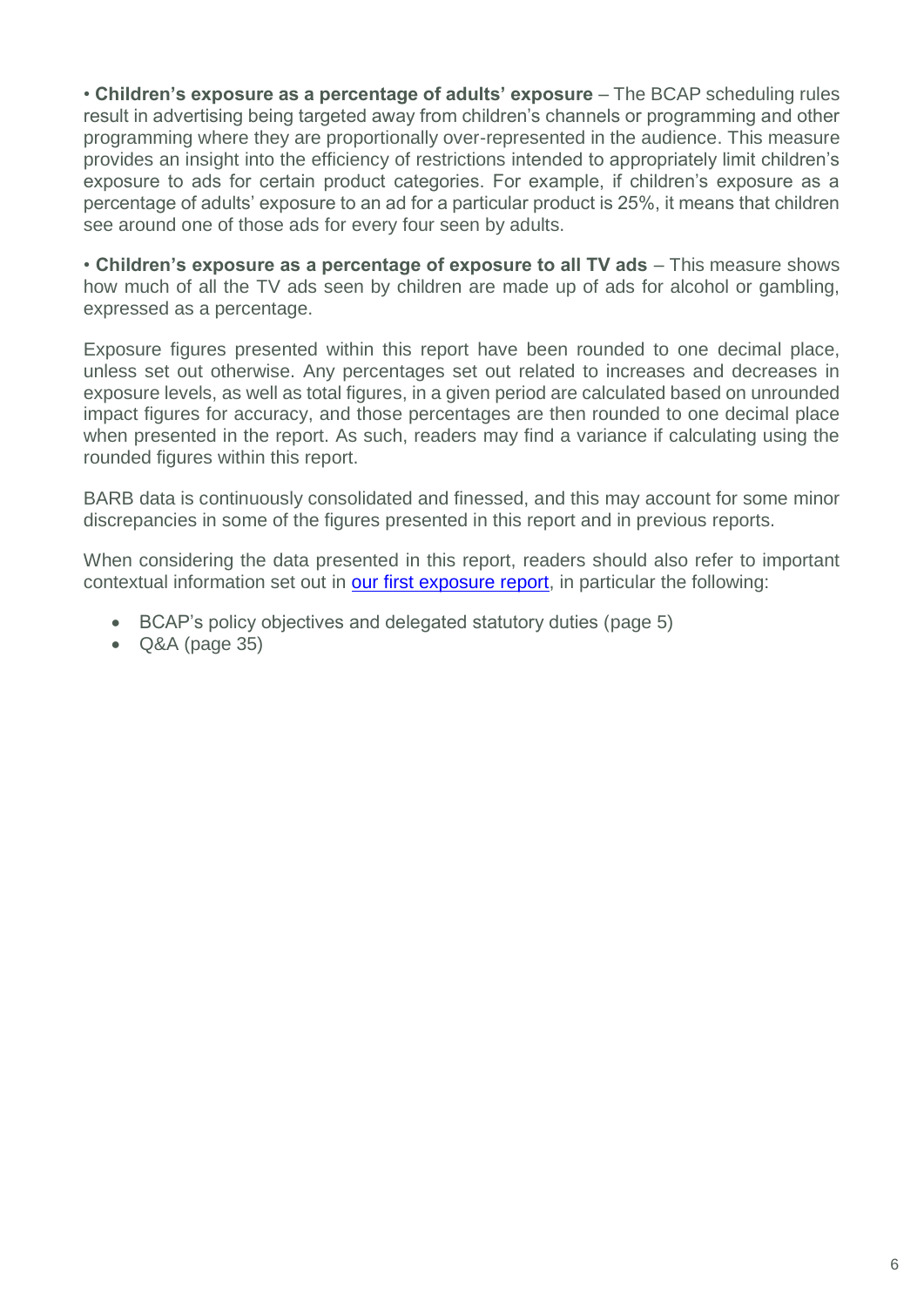# <span id="page-6-0"></span>**Annual exposure to all TV ads**

This data is intended to provide important contextual information to the product categoryspecific exposure data presented in the following sections of the report.

#### **Key findings:**

- Between 2008 and 2019, children's exposure to all TV ads decreased by 47.2%, from 219.5 ads per week in 2008 to 115.9 ads per week in 2019. Children's exposure to all TV ads decreased from an average of 141.9 ads per week in 2018 to 115.9 ads per week in 2019. The downward trend has continued at a steady rate since the peak in children's exposure in 2013.
- In 2019, children saw an average of 115.9 ads per week, a reduction of 49.4% from a peak of 229.3 ads per week in 2013.
- In 2019, adults saw, on average, 335.5 TV ads per week, a reduction of 11.4% from a peak of 378.4 ads per week in 2011.
- Children's total TV ad exposure, relative to adults', has fallen from a peak of 63.9% in 2008 to 34.6% in 2019. That means children saw, on average, just over one ad for every three TV ads seen by adults in 2019.



#### **Exposure levels to all TV ads – age groups**

Adults' exposure to all TV advertising continues to remain relatively stable over the period observed. There is a marginal decrease of 2.3% from an average of 343.5 ads per week in 2008 to 335.5 ads per week in 2019. The level of adults' exposure to all TV ads in 2019 was the lowest within the 12-year period. Since the peak in 2011 (an average of 378.4 ads per week), adults' exposure to all TV advertising decreased by 11.4%.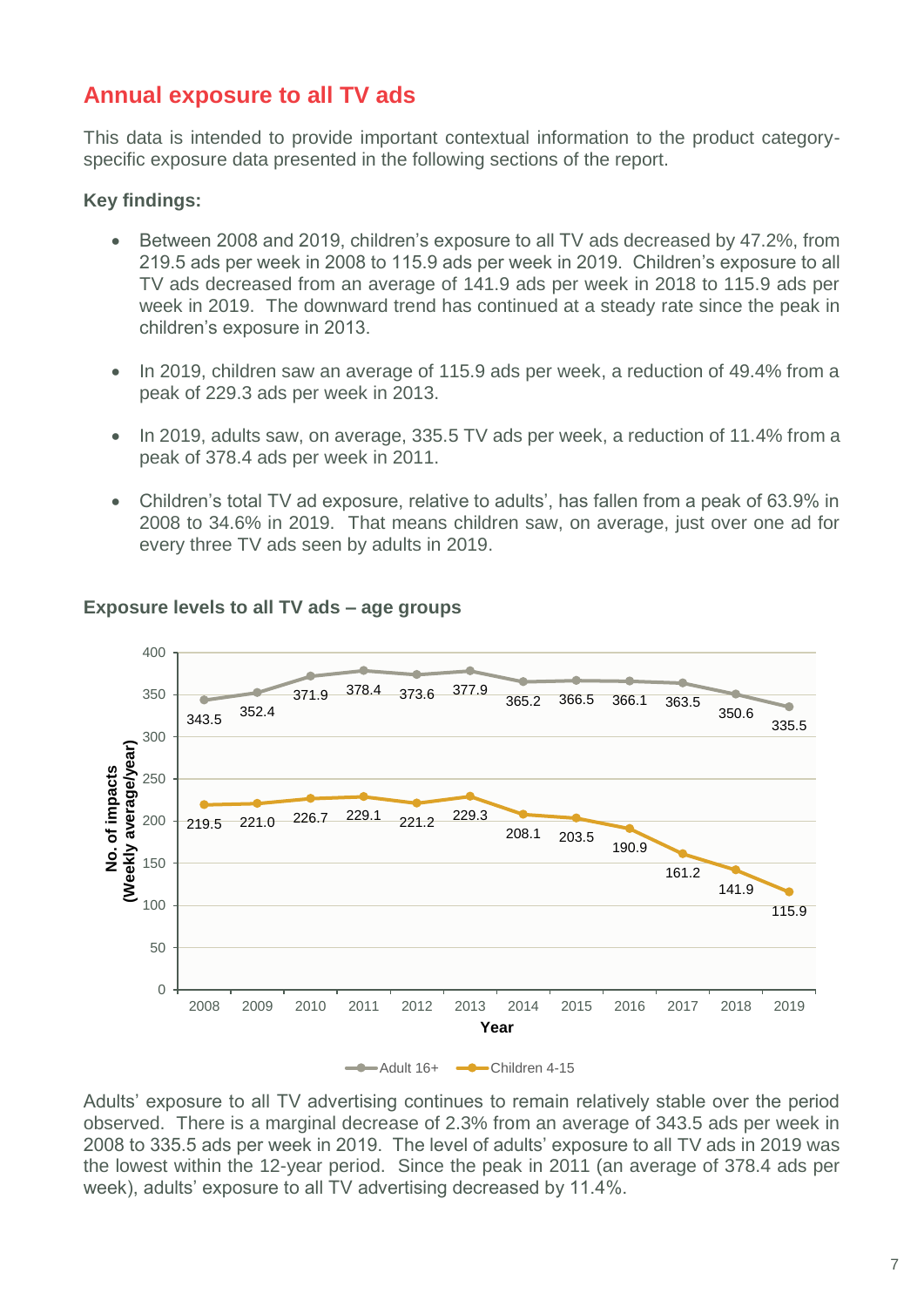Exposure levels for children to all advertising on TV have nearly halved, falling by 47.2%, between 2008 (an average of 219.5 ads per week) and 2019 (115.9 ads per week). Children's exposure to TV ads continues to decline at a steady rate from the peak in 2013 (229.3 ads per week) and has halved, falling by 49.4%, between 2013 and 2019. The average number of TV ads seen by children in 2019 is also the lowest within the 12-year period observed, following a more marked decline in the last three years from 2016.



**Average hours of television viewing – 2008-2019**

The continuation of the downward trend in children's exposure to TV ads is, in the main, likely to be driven by their increasing consumption of online media, such as on-demand and online video use, as well as social media engagement. An analysis of BARB viewing data indicates that the amount of time children spent watching broadcast television continues to decrease. In 2019, children aged 4-15 watched, on average, 7.5 hours of television per week, down by 1.5 hours from 2018 and less than half the viewing levels in 2010 (an average of 17.6 hours per week)<sup>1</sup>. Viewing levels for older children aged 10-15 continue to be lower than those for younger children aged 4-9.

 $\overline{a}$ 

<sup>&</sup>lt;sup>1</sup> In 2010, a new BARB audience panel was introduced and, as a result, data comparisons pre and post 2010 should be made with caution.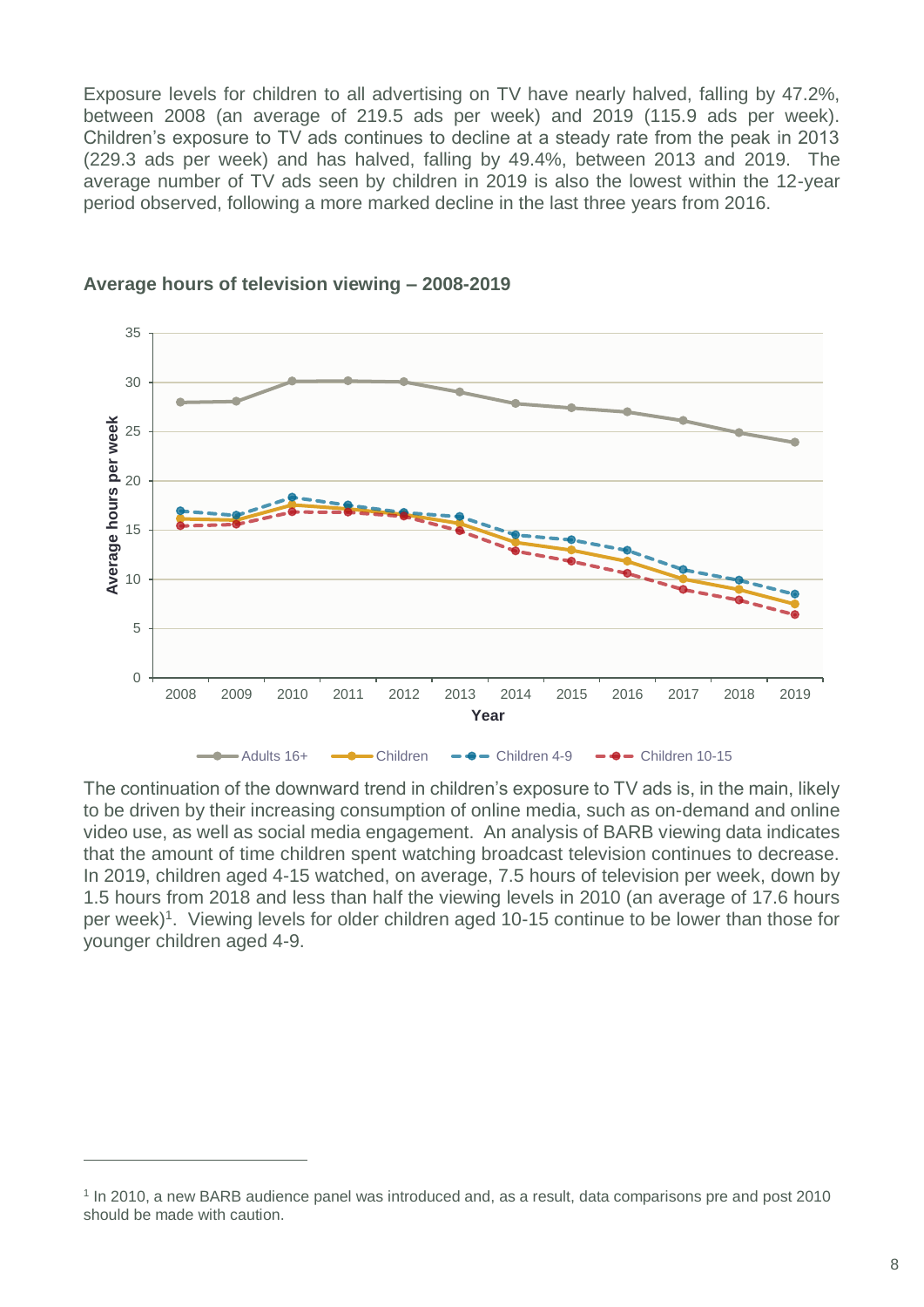

**Exposure to all TV ads – children's exposure as a percentage of adults' exposure**

Children's exposure to all TV ads, relative to adults', continued to steadily decrease from a peak of 63.9% in 2008 to 34.6% in 2019. This means that, in 2019, children saw, on average, one TV ad for every three seen by adults in 2019.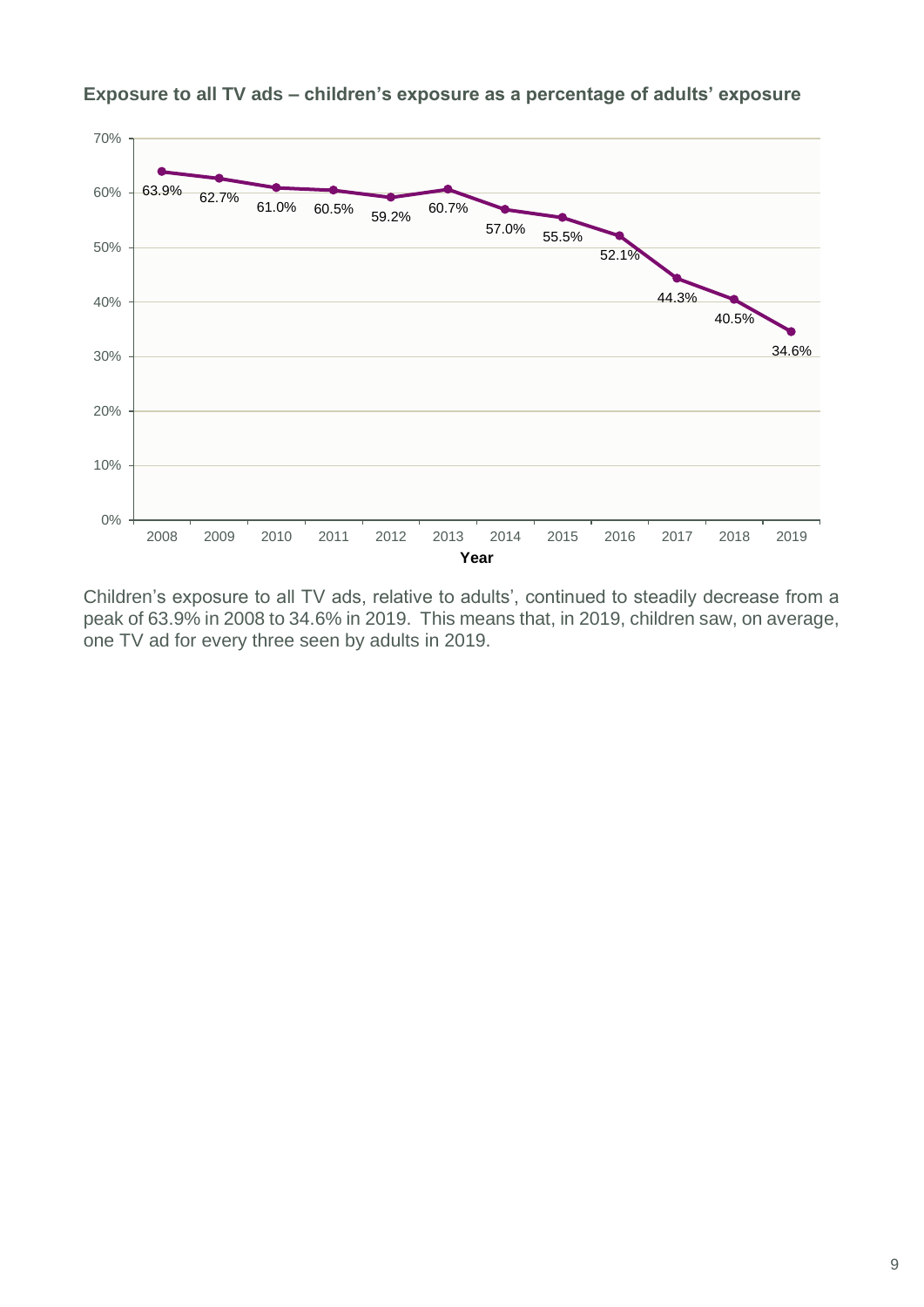# <span id="page-9-0"></span>**Exposure to TV ads for alcohol products**

The BCAP Code states:

*32.2 [The following products] may not be advertised in or adjacent to programmes commissioned for, principally directed at or likely to appeal particularly to audiences below the age of 18:*

*32.2.1 alcoholic drinks containing 1.2% alcohol or more by volume* 

*32.4 [The following products] may not be advertised in or adjacent to programmes commissioned for, principally directed at or likely to appeal particularly to persons below the age of 16:*

*32.4.7 drinks containing less than 1.2% alcohol by volume when presented as lowalcohol or no-alcohol versions of an alcoholic drink*

## **Key findings:**

- Between 2008 and 2019, children's exposure to alcohol advertising on TV has decreased by two thirds, from an average of 2.8 ads per week in 2008 to 0.9 ads per week in 2019. The average number of alcohol ads children saw on TV in 2019 was the lowest in the 12-year period covered, and remained at similar levels to those observed in the four previous years.
- Children's exposure to alcohol ads on TV, relative to adults', continues to fall from the peak of 41.1% in 2008 to 19.6% in 2019. This means that in 2019, children saw, on average, around one alcohol ad for every five seen by adults, compared to 2008 in which children saw, on average, around two alcohol ads for every five seen by adults.
- The majority of TV ads for alcohol products that children see continues to be ads for beer, cider or perry, followed by ads for spirits or liqueurs.
- Alcohol ads continue to make up less than 1.5% of all TV ads seen by children each year between 2008 and 2019. In 2019, 0.8% of all TV ads seen by children were alcohol ads. This percentage has remained below 1% since 2015.
- Children's exposure to all TV ads halved, from a peak of, on average, 229.3 ads per week in 2013 to a low of 115.9 ads per week in 2019. Over the same period, levels of children's exposure to alcohol ads on TV have fallen by two thirds. This suggests that children's exposure to alcohol ads continues to fall at a faster rate than their exposure to all TV advertising.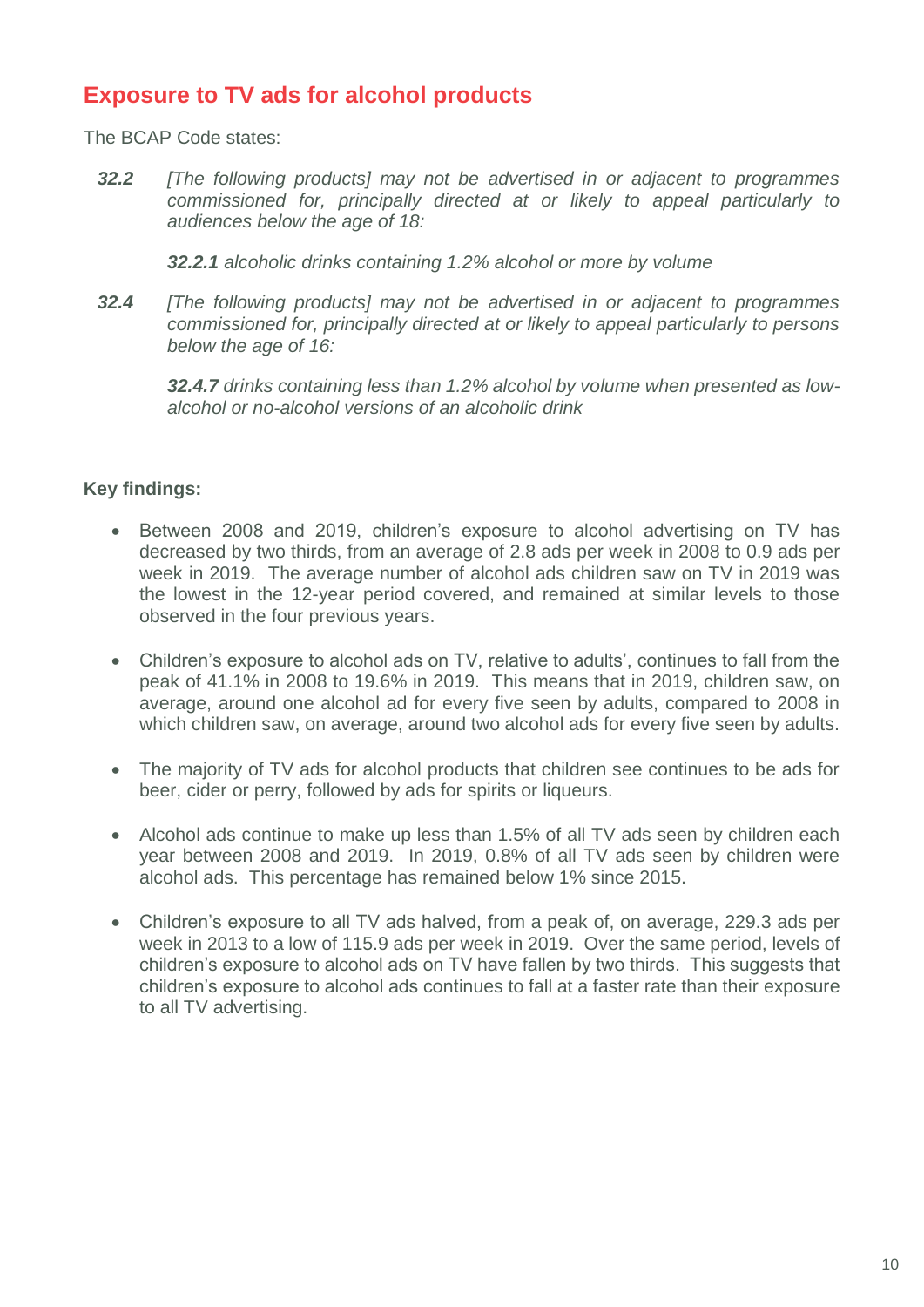#### **Average weekly exposure per year – age groups**



In 2008, children aged 4-15 saw, on average, 2.8 alcohol ads on TV per weeks (approx. 75.8 seconds). In 2019, children in that age group saw, on average, 0.9 alcohol ads per week (approx. 20.2 seconds). This indicates a reduction in children's exposure to alcohol ads on TV by two thirds during the 12-year period observed. Since the peak in 2010 when children saw, on average, 3.2 alcohol ads on TV per week (approx. 80.1 seconds), exposure levels have fallen by nearly three quarters to 0.9 alcohol ads per week. The average number of alcohol ads seen by this age group per week in 2019 remain at similar levels to those observed during the four previous years.

In 2019, younger children aged between 4-9 saw, on average, 0.8 alcohol ads on TV; older children aged between 10-15 saw, on average, 1.0 alcohol ad per week. Adults' exposure to alcohol ads stood at an average of 4.7 ads per week, and have remained at similar levels since 2016.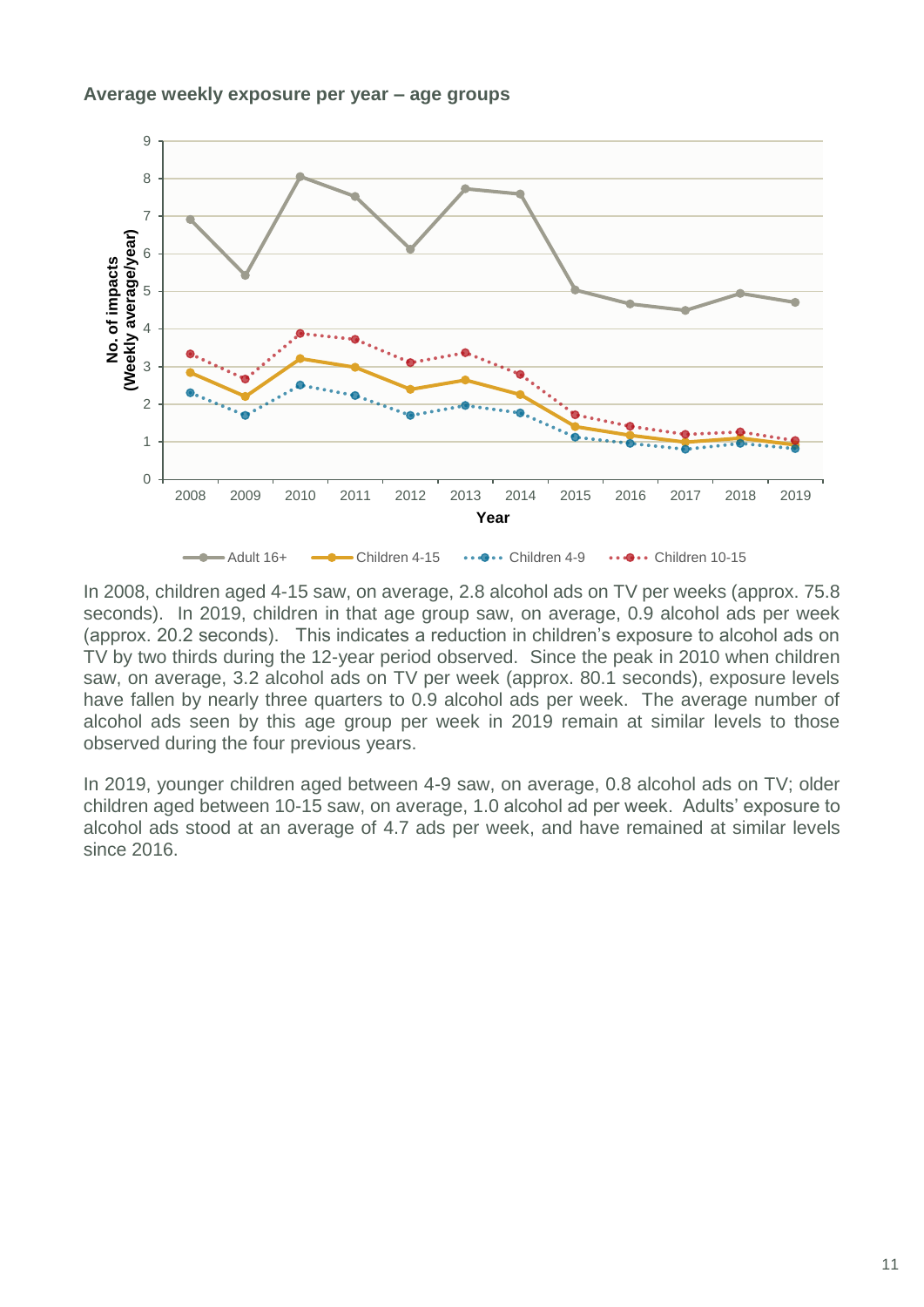

## **Children's exposure as a percentage of adults' exposure**

Since the marginal increase from 2017 to 2018, children's exposure to alcohol ads, relative to adults', has fallen to 19.6% in 2019. This percentage is also the lowest since the peak in 2008. This means that, in 2019, children saw, on average, around one alcohol ad for every five seen by adults; in 2008, which was the start of the period observed, children saw around two alcohol ads for every five seen by adults.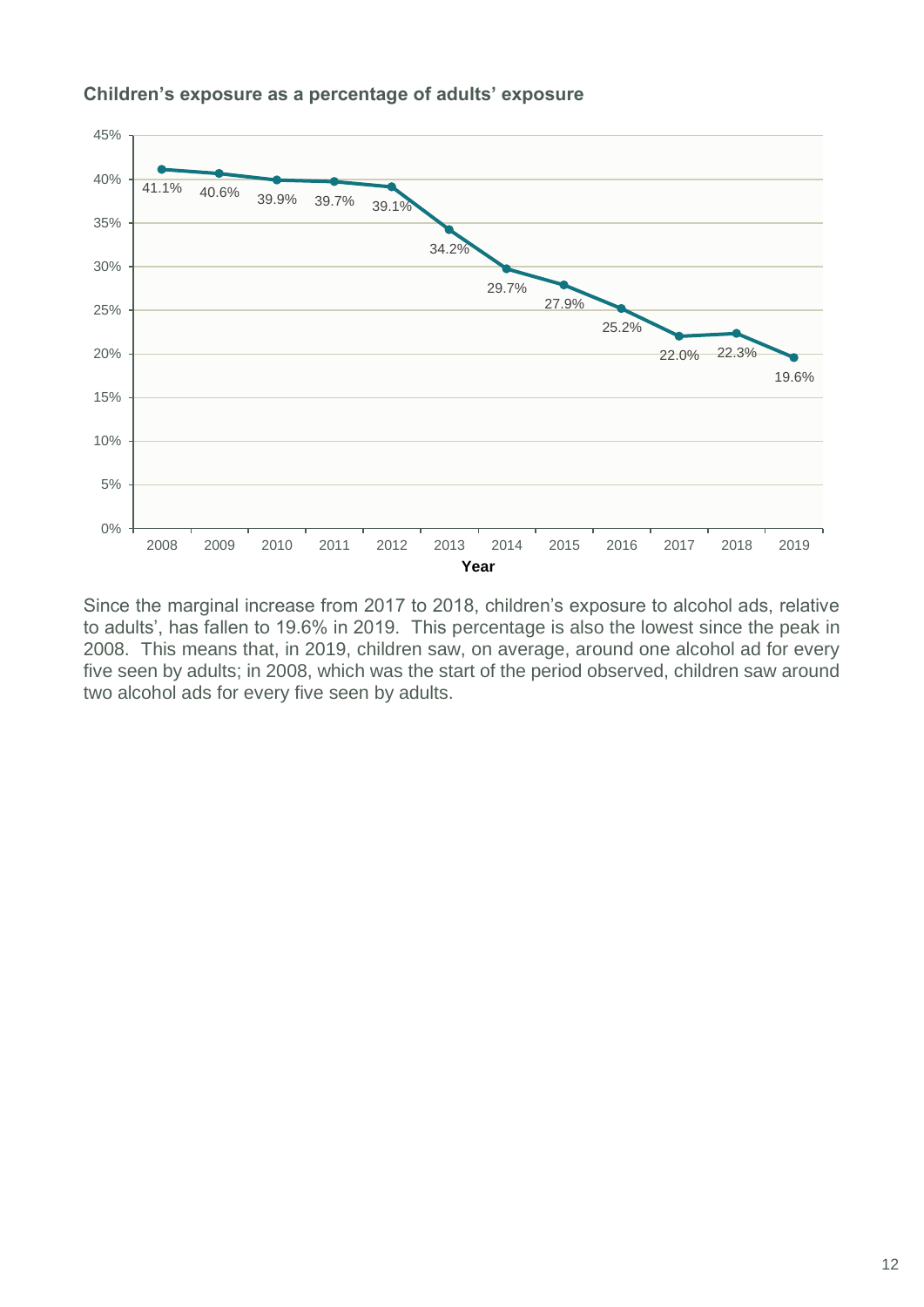

## **Children's exposure to alcohol ads – proportion of product types**

Ads for beer, cider or perry continue to make up the majority of alcohol ads seen by children over the 12-year period. In 2019, children saw an average of 0.4 TV ads for those products per week. Proportionally, beer, cider or perry ads continue to make up of around half of all alcohol ads on TV seen during the period from 2008 to 2019.

The second largest proportion of all alcohol products ads continue to be ads for spirits or liqueurs; children's exposure to ads for those products stood at an average of 0.3 ads per week in 2019.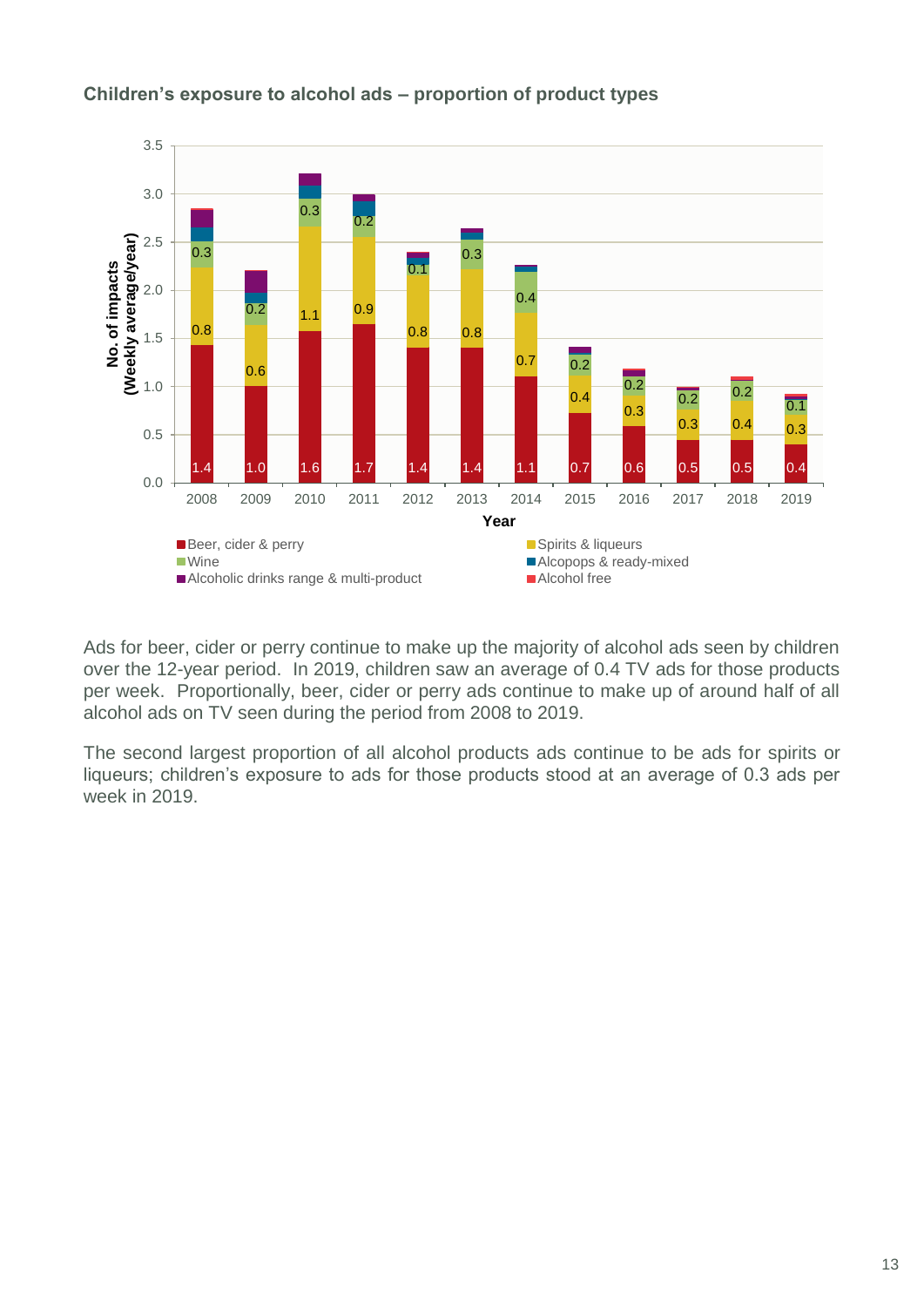

### **Children's exposure to alcohol ads as a percentage of exposure to all TV ads**



In 2019, alcohol advertising on TV made up 0.8% of all TV advertising children saw on average each week. Since 2015, the proportion of alcohol advertising that made up TV advertising seen by children has remained at similar levels and below 1%.

As illustrated in the chart, children's exposure to all TV advertising has continued to decline at a steady rate since the peak in 2013, driven by the decrease in TV viewing amongst children. Children's exposure to all TV ads halved from a peak of, on average, 229.3 ads per week in 2013 to 115.9 ads per week in 2019. Over the same period, children's exposure to alcohol advertising on TV has fallen by two thirds. This suggests that children's exposure to alcohol ads on TV continues to fall at a faster rate than their exposure to all TV advertising.

<span id="page-13-0"></span>On the basis that BCAP's scheduling restrictions on alcohol advertising on TV have not changed over the 12-year period observed, other factors such as changes in marketing spend and behaviour are likely to account for this outcome. The most recent set of exposure data suggests that the scheduling restrictions continue to help appropriately limit children's exposure to TV alcohol advertising to the extent that the rules prohibit those ads from appearing in significant parts of the broadcast schedule.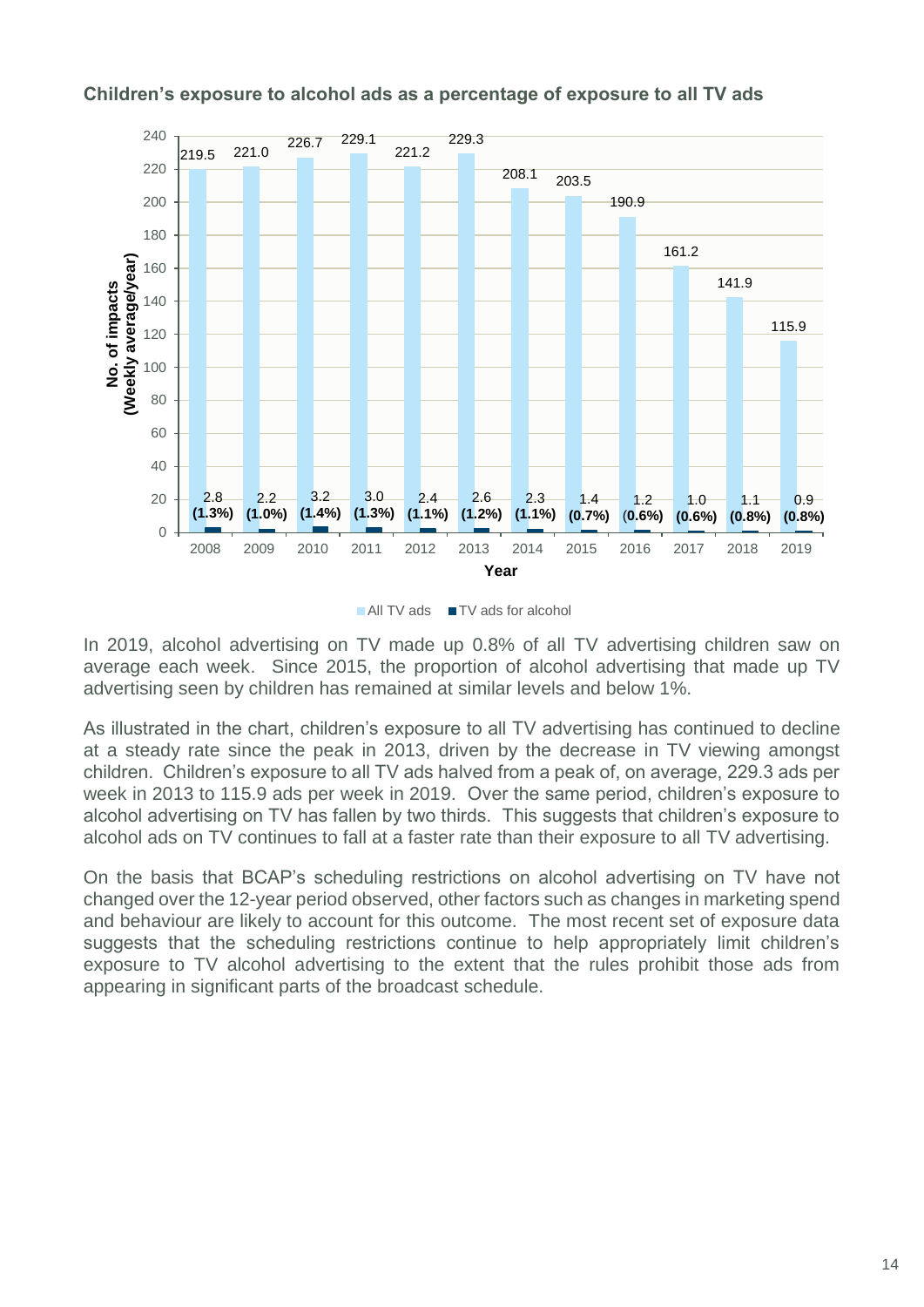# **Exposure to TV ads for gambling products**

The BCAP Code rules state:

- *32.2 [The following products] may not be advertised in or adjacent to programmes commissioned for, principally directed at or likely to appeal particularly to audiences below the age of 18:*
	- *32.2.2 gambling except lotteries, football pools, equal-chance gaming (under a prize gaming permit or at a licensed family entertainment centre), prize gaming (at a non-licensed family entertainment centre or at a travelling fair) or Category D gaming machines*
- *32.4 [The following products] may not be advertised in or adjacent to programmes commissioned for, principally directed at or likely to appeal particularly to persons below the age of 16:*
	- *32.4.1 lotteries*
	- *32.4.2 football pools*
	- *32.4.3 equal-chance gaming (under a prize gaming permit or at a licensed family entertainment centre)*
	- *32.4.4 prize gaming (at a non-licensed family entertainment centre or at a travelling fair)*
	- *32.4.5 Category D gaming machines*

## **Key findings:**

- In 2019, children's exposure to gambling advertising on TV has returned to similar levels observed at the beginning of the analysis period. Children saw, on average, 2.2 and 2.7 gambling ads on TV per week in 2008 and 2009, respectively; in 2019, children saw a weekly average of 2.5 gambling ads on TV. Children's exposure to gambling advertising on TV has remained at similar levels during the last six years, notwithstanding that exposure levels rose slightly in 2018.
- Children's exposure to TV gambling ads, relative to adults', stood at 17.2% in 2019, the lowest in the 12-year period covered. This means that in 2019, children saw, on average, just under one gambling ad for every five seen by adults.
- Gambling ads made up less than 2% of all the TV ads that children saw, on average in a week every year between 2008 and 2017. This increased slightly to 2.2% in 2018 and remained at a similar level in 2019, at 2.1%.
- Since 2011 (the first year when we can be confident about product breakdown information for gambling products), ads for bingo, lottery and scratchcards have continued to make up the majority of gambling ads that children see on TV. This is followed by ads for casinos, and then ads for sports-related gambling.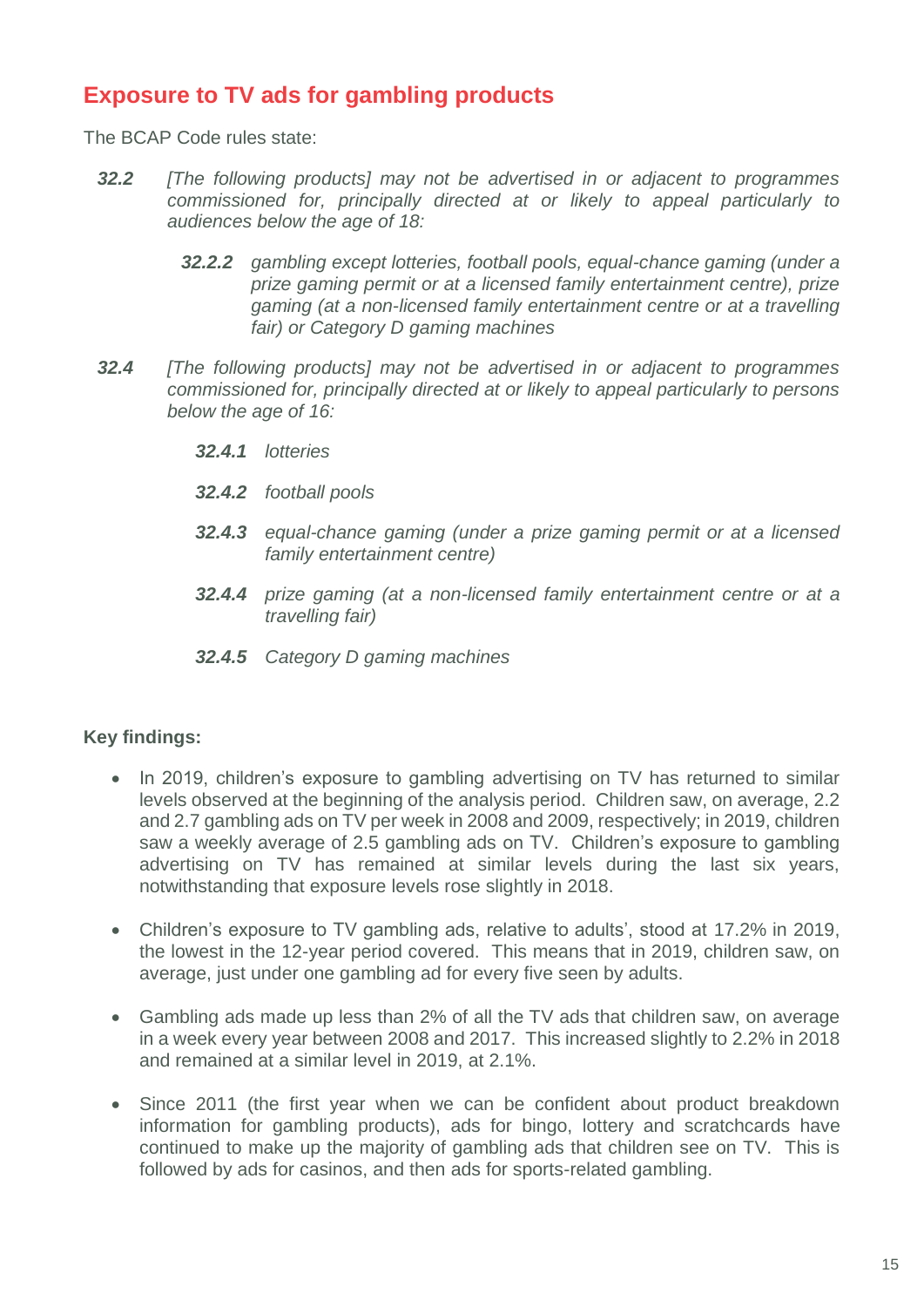Children's exposure to all TV ads halved, from a peak of, on average, 229.3 ads per week in 2013 to a low of 115.9 ads per week in 2019. Over the same period, children's exposure to gambling ads on TV has fallen by just under half. While the rate of decline in children's exposure to gambling ads on TV is marginally lower than the rate of decrease in exposure to all TV ads, children's exposure to gambling ads has remained at a lower level since the 2013 peak.



**Average weekly exposure per year – age groups**

2008 was the first full year in which all gambling products and services could be legally advertised on television. In that year, children aged 4-15 saw, on average, 2.2 gambling ads on TV per week (approx. 48.0 seconds). Exposure levels gradually increased and peaked in 2013, at an average of 4.4 ads per week (approx. 108.9 seconds), and have since declined slowly. In 2019, children saw an average of 2.5 gambling ads on TV per week (approx. 58.8 seconds), similar levels to 2008 (2.2 ads per week) and 2009 (2.7 ads per week).

Gambling TV ad exposure for younger children aged 4-9 stood at an average of 2.3 ads per week in 2019; exposure for older children aged 10-15 stood at an average of 2.6 ads per week. For adults, exposure to gambling advertising decreased by 1.0 ad per week, from a peak of, on average, 15.4 ads per week in 2018 to 14.4 ads per week in 2019.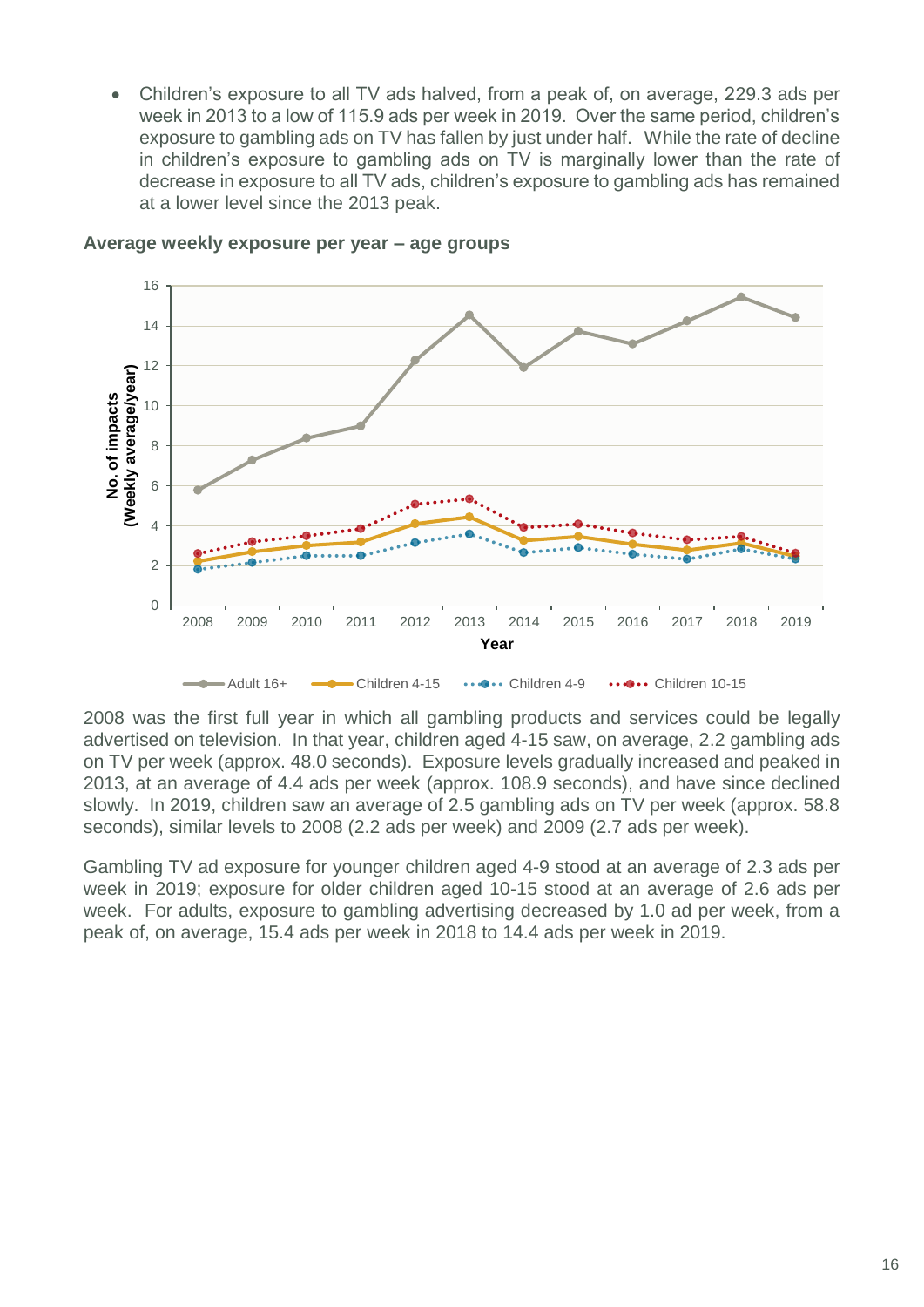

**Children's exposure as a percentage of adults' exposure** 

Children's exposure to gambling advertising on TV, relative to adults', saw an uptick to 20.4% in 2018 from 19.6% in 2017, following a steady year-on-year decline since 2008. This fell to 17.2% in 2019, which meant that children saw, on average, just under one gambling ad on TV for every five seen by adults.



**Children's exposure to gambling ads – proportion of product types**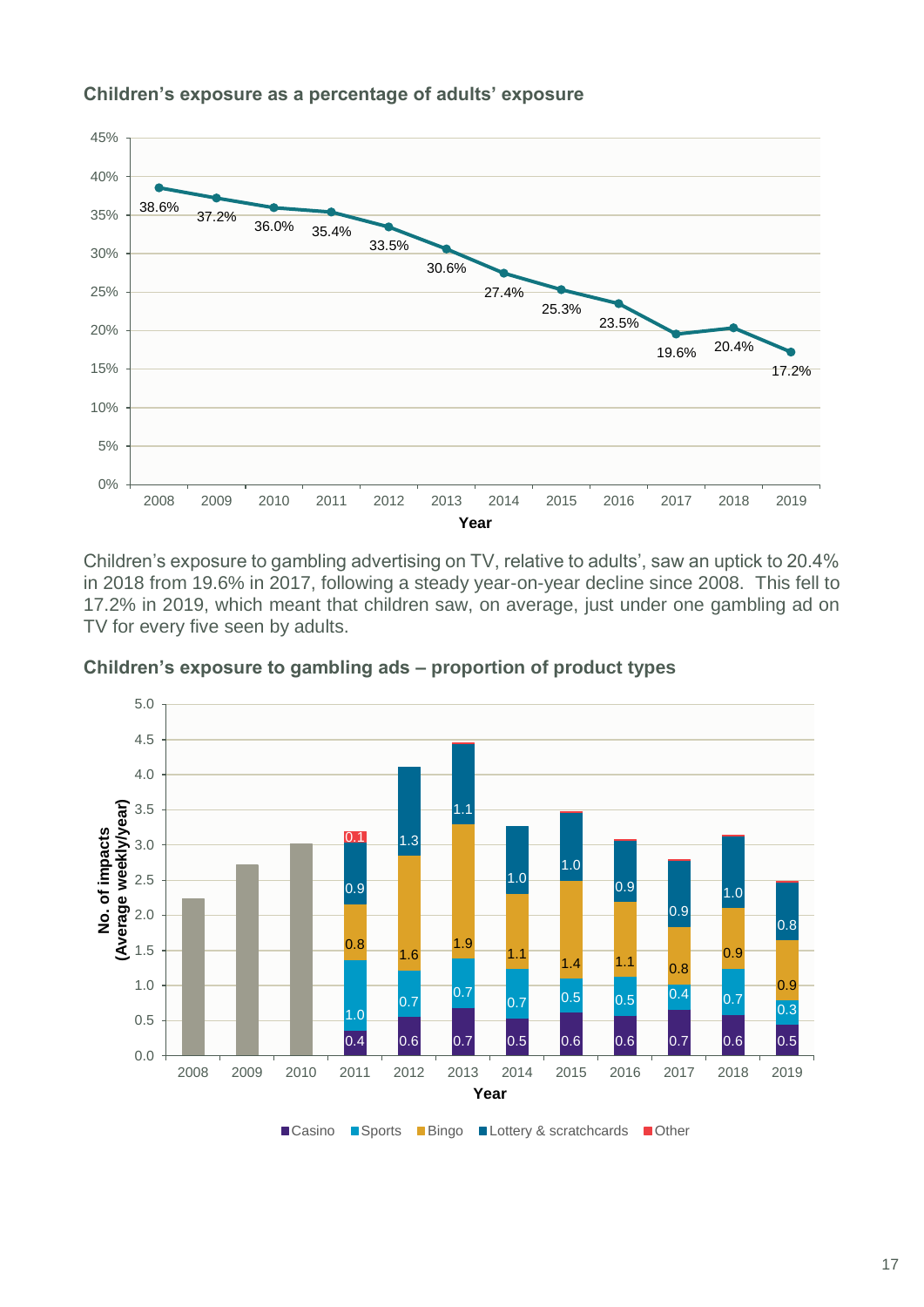Reporting of exposure data for different gambling product categories starts from 2011. As noted in previous ASA exposure reports, product classification data from 2008 to 2010 does not permit a detailed breakdown of children's exposure to TV ads for bingo, lottery or scratchcards; the overall weekly average impact figures for gambling advertising on TV during the period between 2008 and 2010 remain accurate.

TV ads for bingo, lottery and scratchcards combined remain the largest proportion of gambling ads that children have seen on TV since 2011. Between 2011 and 2019, excluding the peak in 2013, children saw, on average, around 1.0 TV ad for bingo and 1.0 TV ad for lottery and scratchcards each week.

Children's exposure to sports-related gambling advertising on television has continued to remain lower than initials levels in 2011, at 1.0 ads, and has fallen to its lowest level of 0.3 ads in 2019.



**Children's exposure as a percentage of exposure to all TV ads**

Between 2008 and 2017, gambling advertising stayed below 2% of all TV ads seen by children. This percentage rose to 2.2% in 2018 and stayed at a similar level in 2019, at 2.1%.

The level of children's exposure to all TV advertising has decreased at a steady rate since the peak in 2013; between 2013 and 2019, the average number of TV ads seen by children each week has halved. Over the same period, children's exposure to gambling advertising on television has reduced by just under half. The rate of decline in children's exposure to all television advertising is still marginally greater than the rate of reduction in children's exposure to gambling advertising on TV within the same period.

As noted in the previous exposure reports, the BCAP scheduling rules have not changed over the years observed in the report. Other factors, such as changes in marketing spend and behaviour, may have contributed to the changes to children's exposure to TV ads between 2013 and 2017. But we remain confident that the scheduling rules continue to help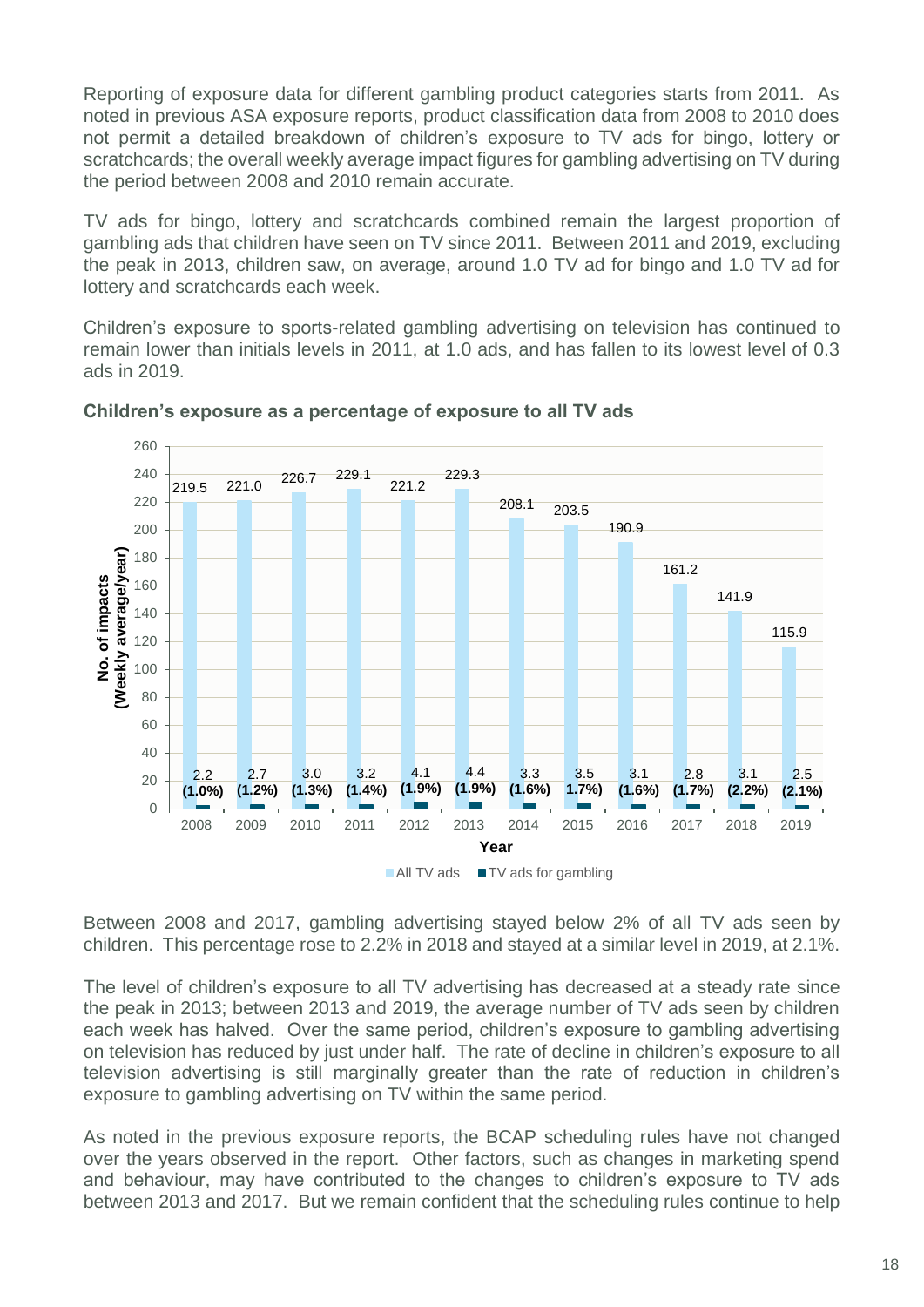appropriately limit children's exposure to those ads to the extent that they ban gambling ads from appearing in children's programmes or programmes of particular to them. We will continue to closely monitor any marked changes, but in particular increases in levels, in children's exposure to gambling advertising on TV.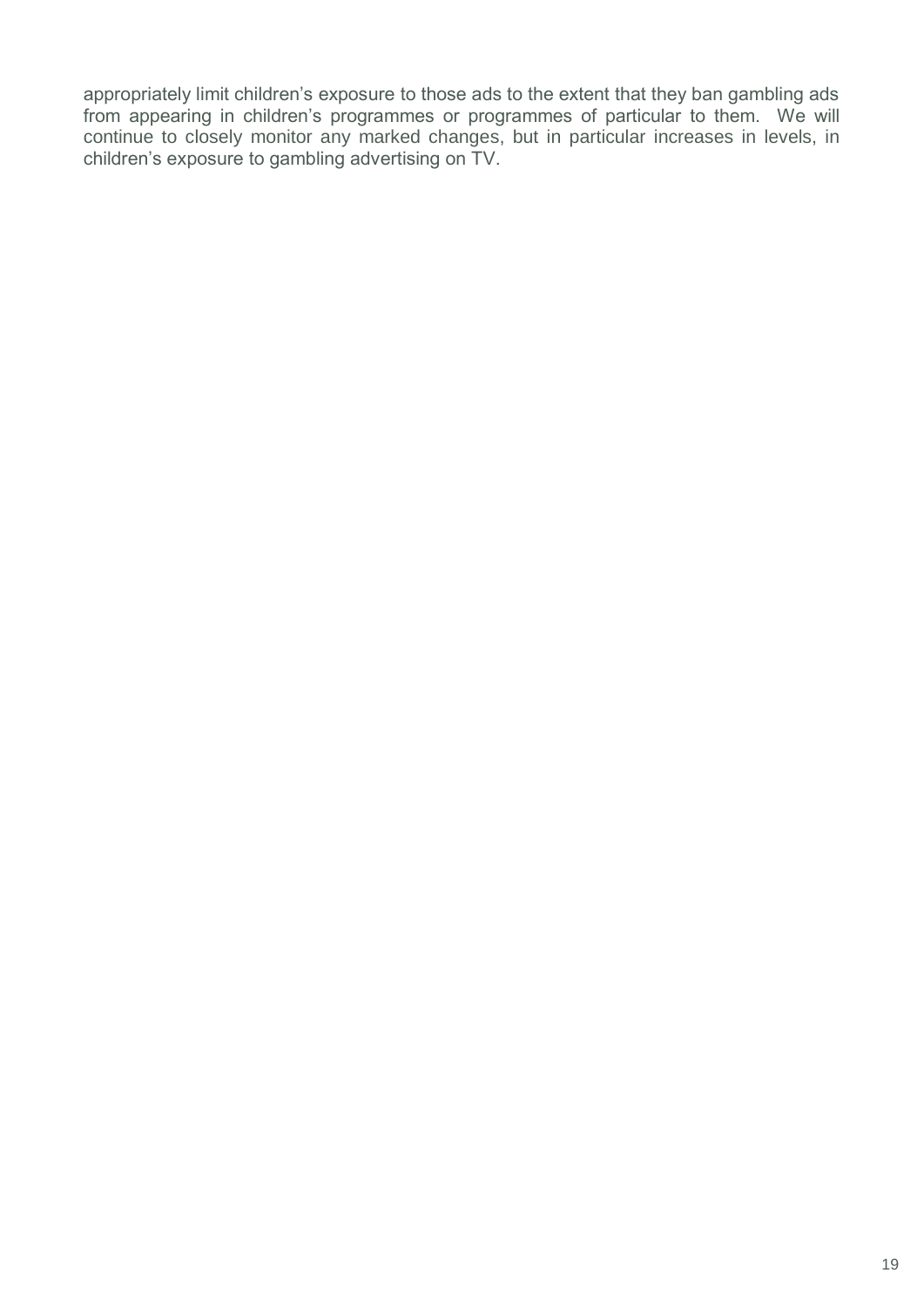# <span id="page-19-0"></span>**Children's exposure to TV ads: comparison with TV ads for toys**

The following chart contrasts children's exposure to TV ads for toys with their exposure to TV ads for alcohol and gambling, which are the subject of this report, and is provided for context.



The chart serves to illustrate that high exposure levels can be achieved when advertisers can legitimately and specifically target their product advertising to child audiences. As illustrated above, children's exposure to TV advertising for toys is significantly higher than their exposure to alcohol or gambling advertising on TV. The BCAP Code places restrictions on TV ads for alcohol and gambling products from being scheduled in or adjacent to children's programmes, as well as programmes of particular appeal to them; no such scheduling restrictions are placed on TV advertising for toys.